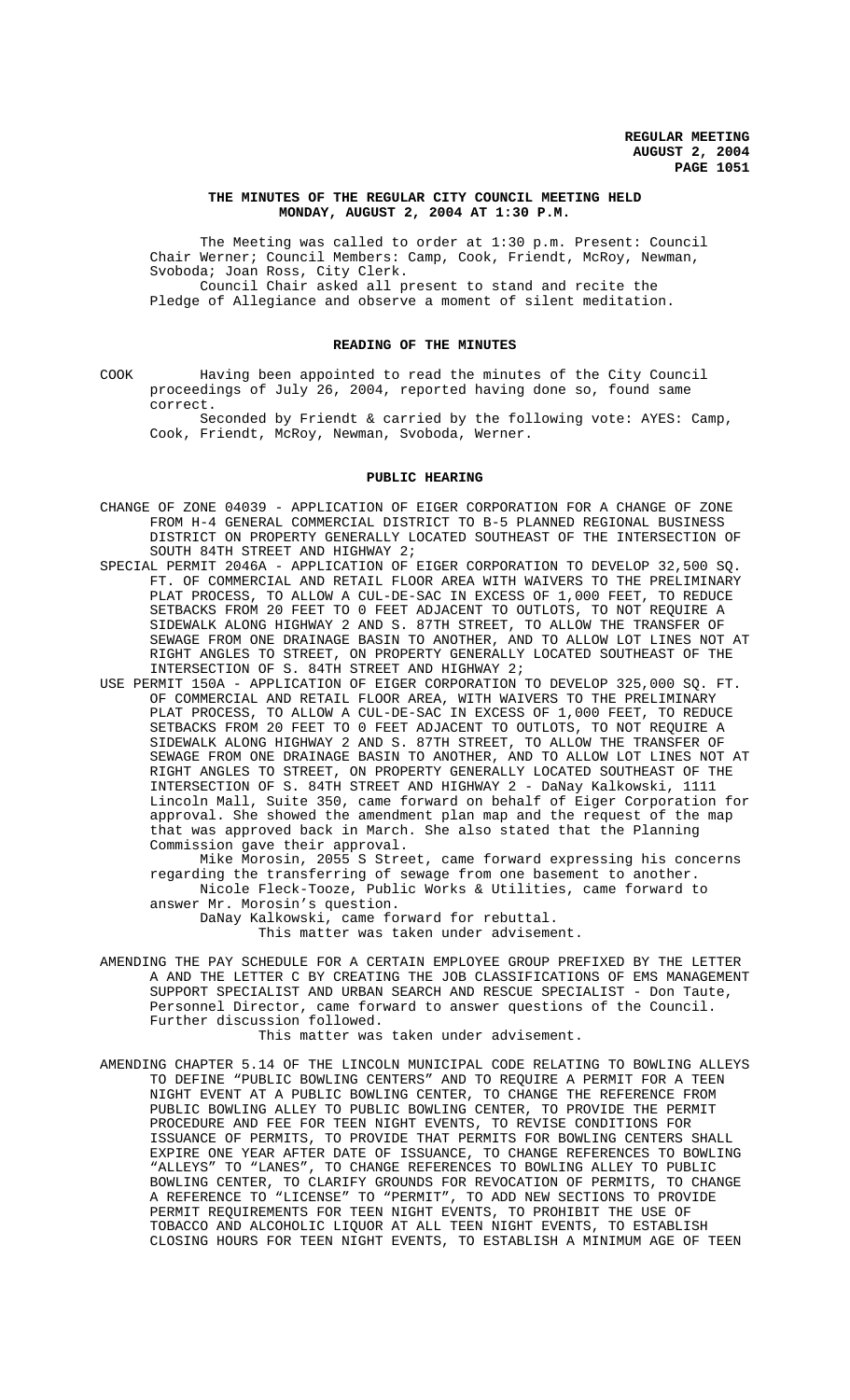NIGHT EVENT PARTICIPANTS, TO MAKE IT UNLAWFUL TO FALSELY PRESENT AGE AT A TEEN NIGHT EVENT, TO LIMIT THE USE OF FACILITIES, TO REQUIRE MAINTENANCE AND ONE YEAR RETENTION OF A ROSTER OF PARTICIPANTS AT EACH TEEN NIGHT EVENT, TO REQUIRE A CERTIFICATE OF INSURANCE COVERAGE, TO PROVIDE AN EXCEPTION REGARDING VIOLATIONS, AND TO PROVIDE PENALTIES - Bob Davis, 2000 N. 58<sup>th</sup> Street, one of the owners of Hollywood Bowl. He came forward for approval and to state that he would like to allow teen's into his bowling facility and he feels that the \$5 fee will become a little redundant. He also had the legal language changed from bowling "alley" to bowling "lanes" to sound better. Further discussion followed.

Joan Ross, City Clerk, explained the fees and occupation tax. Further discussion followed.

John Losito, 321 Victory Lane, Manager of Sun Valley Lanes. He came forward for approval and he stated that he also agrees with the legal language change from "alley" to "lanes". He also said that he has been running a teen night program for about eight years now. He shuts down the lounge for this night and there is no smoking allowed at this time either. He also has an off-duty sheriff on hand and he doesn't make any money in doing this teen night. He stated that he does it more to give back to the community. He also agrees that the City should delete the permit fee. Further discussion followed.

Jennifer Davis, 1524 Washington, Apt. 2, came forward for approval and to state that she runs the youth program at the Hollywood Bowl and this activity is providing a fun and problem-free outlet for teens.

Carol Brown, 2201 Elba Circle, came forward for approval and to state that she is testifying on behalf of her son who could not make it. She is in support of the teen nights at Bowling Alleys because it gives them something to do in a safe environment.

Russ Fosler, LPD Investigator, stated there have been no problems during these events.

This matter was taken under advisement.

AMENDING THE MONTHLY RATE FOR THE 911 SURCHARGE FROM \$.75 PER LINE TO \$1.00 PER LINE - Mike Morosin, 2055 S Street, came forward to stated that people on fixed incomes will have some problems finding money for this. Glenn Cekal, 1420 C Street, came forward to state that he agrees with Mr. Morosin.

This matter was taken under advisement.

APPROVING A THREE-YEAR SERVICES CONTRACT FOR DOWNTOWN BUSINESS IMPROVEMENT DISTRICT;

APPROVING THE BUDGET AND PROGRAM OF WORK FOR THE DOWNTOWN LINCOLN ASSOCIATION MANAGEMENT AND MAINTENANCE DISTRICTS FOR FISCAL YEAR 2004 - 2005 - Marc Wullschleger, Director of Urban Development, came forward for approval.

Michelle Waite, 201 Canfield Administrative Building, Chair of Downtown Lincoln Association, came forward for approval. Further discussion followed.

Polly McMullen, 2512 Calvert, Downtown Lincoln Association Executive Director, came forward for approval and to help answer questions of the Council. Further discussion followed.

Dallas McGee, Assistant Director of Urban Development Department, came forward to help answer questions of the Council. Further discussion followed.

Glenn Cekal, 1420 C Street, came forward to suggest that the Senior Center downtown should have a bike rack. He also thanks the Downtown Lincoln Association for having such wonderful landscaping.

Polly McMullen, came forward and stated that she wasn't aware of any suggestions being made about the senior center needing a bike rack. However, she felt that it shouldn't be a problem to get one for the front of that building. She also stated that they have looked into the up-keeping of alley ways. She was told that the alleys are to be maintained by the abutting property owners of the alley. It is not in the DLA's contract.

Council Member McRoy and Council Chair Werner expressed their appreciation to the DLA for the wonderful landscaping that has been done in downtown Lincoln.

This matter was taken under advisement.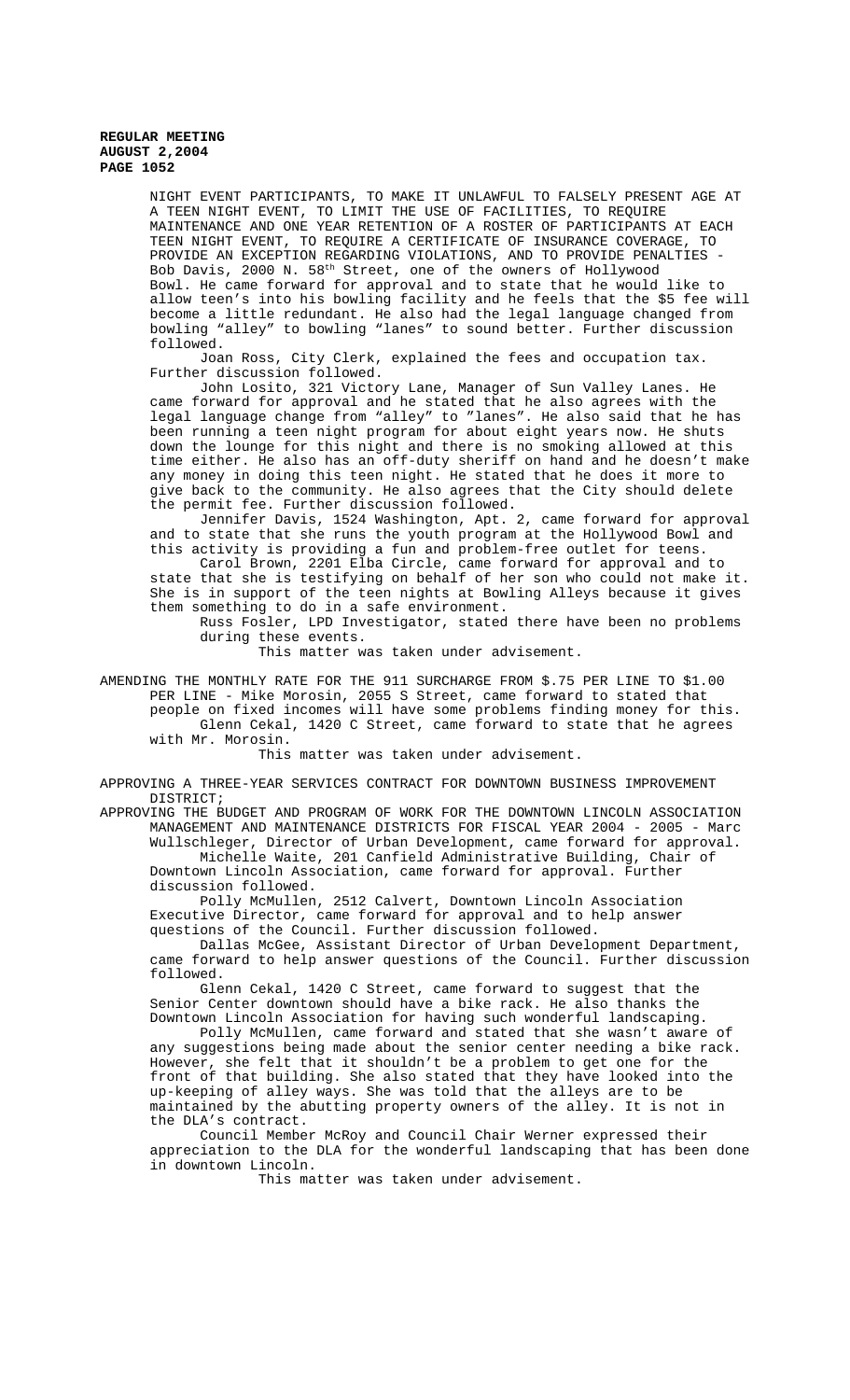APPROVING A LICENSE AGREEMENT BETWEEN THE CITY AND WHITEHEAD OIL CO. TO ALLOW WHITEHEAD OIL TO INSTALL AND OPERATE A PROPOSED PETROLEUM REMEDIATION SYSTEM - Jeff McPeak, with Olsson Associations came forward on behalf of Whitehead Oil Company for approval. This matter was taken under advisement.

**MISCELLANEOUS BUSINESS**

Mike Morosin, 2055 S Street, came forward to discuss valuations and how the figures are decided. Further discussion followed. This matter was taken under advisement.

John Barrette, 2901 A Street, Apartment 207, came forward and stated that he appreciates that the Council is putting the Smokefree Air Act on the ballot.

This matter was taken under advisement.

Glenn Cekal, 1420 C Street, came forward and expressed his opinion on government efficiency, and he also suggested that many of the alleys in Lincoln need to be better maintained. This matter was taken under advisement.

**\*\* END OF PUBLIC HEARING \*\***

# **COUNCIL ACTION**

# **LIQUOR RESOLUTIONS**

## **ORDINANCES - 2ND READING & ASSOCIATED RESOLUTIONS**

- AMENDING SECTION 5.04.210 OF THE LINCOLN MUNICIPAL CODE TO ADJUST OCCUPATION TAX ON LIQUOR LICENSES TO SET THEM AT THE MAXIMUM RATE ALLOWED BY RECENTLY PASSED LB 485 - CLERK read an ordinance, introduced by Jon Camp, amending Section 5.04.210 to adjust occupation tax on liquor licenses to set them at the maximum rate allowed by recently passed LC 485; repealing Section 5.04.210 of the Lincoln Municipal Code as hitherto existing; and establishing an effective date of May 1, 2005, the second time.
- CHANGE OF ZONE 04039 APPLICATION OF EIGER CORPORATION FOR A CHANGE OF ZONE FROM H-4 GENERAL COMMERCIAL DISTRICT TO B-5 PLANNED REGIONAL BUSINESS DISTRICT ON PROPERTY GENERALLY LOCATED SOUTHEAST OF THE INTERSECTION OF SOUTH 84TH STREET AND HIGHWAY 2 - CLERK read an ordinance, introduced by Jon Camp, amending the Lincoln Zoning District maps attached to and made a part of Title 27 of the Lincoln Municipal Code, as provided by Section 27.05.020 of the Lincoln Municipal Code, by changing the boundaries of the districts established and shown thereon, the second time.
- SPECIAL PERMIT 2046A APPLICATION OF EIGER CORPORATION TO DEVELOP 32,500 SQ. FT. OF COMMERCIAL AND RETAIL FLOOR AREA WITH WAIVERS TO THE PRELIMINARY PLAT PROCESS, TO ALLOW A CUL-DE-SAC IN EXCESS OF 1,000 FEET, TO REDUCE SETBACKS FROM 20 FEET TO 0 FEET ADJACENT TO OUTLOTS, TO NOT REQUIRE A SIDEWALK ALONG HIGHWAY 2 AND S. 87TH STREET, TO ALLOW THE TRANSFER OF SEWAGE FROM ONE DRAINAGE BASIN TO ANOTHER, AND TO ALLOW LOT LINES NOT AT RIGHT ANGLES TO STREET, ON PROPERTY GENERALLY LOCATED SOUTHEAST OF THE INTERSECTION OF S. 84TH STREET AND HIGHWAY 2 - PRIOR to reading:
- CAMP Moved to delay for Action only for 1 week to 8/9/04. Seconded by Friendt & carried by the following vote: AYES: Camp, Cook, Friendt, McRoy, Newman, Svoboda, Werner; NAYS: None.
- USE PERMIT 150A APPLICATION OF EIGER CORPORATION TO DEVELOP 325,000 SQ. FT. OF COMMERCIAL AND RETAIL FLOOR AREA, WITH WAIVERS TO THE PRELIMINARY PLAT PROCESS, TO ALLOW A CUL-DE-SAC IN EXCESS OF 1,000 FEET, TO REDUCE SETBACKS FROM 20 FEET TO 0 FEET ADJACENT TO OUTLOTS, TO NOT REQUIRE A SIDEWALK ALONG HIGHWAY 2 AND S. 87TH STREET, TO ALLOW THE TRANSFER OF SEWAGE FROM ONE DRAINAGE BASIN TO ANOTHER, AND TO ALLOW LOT LINES NOT AT RIGHT ANGLES TO STREET, ON PROPERTY GENERALLY LOCATED SOUTHEAST OF THE INTERSECTION OF S. 84TH STREET AND HIGHWAY 2 - PRIOR to reading: CAMP Moved to delay for Action only for 1 week to 8/9/04.
	- Seconded by Friendt & carried by the following vote: AYES: Camp, Cook, Friendt, McRoy, Newman, Svoboda, Werner; NAYS: None.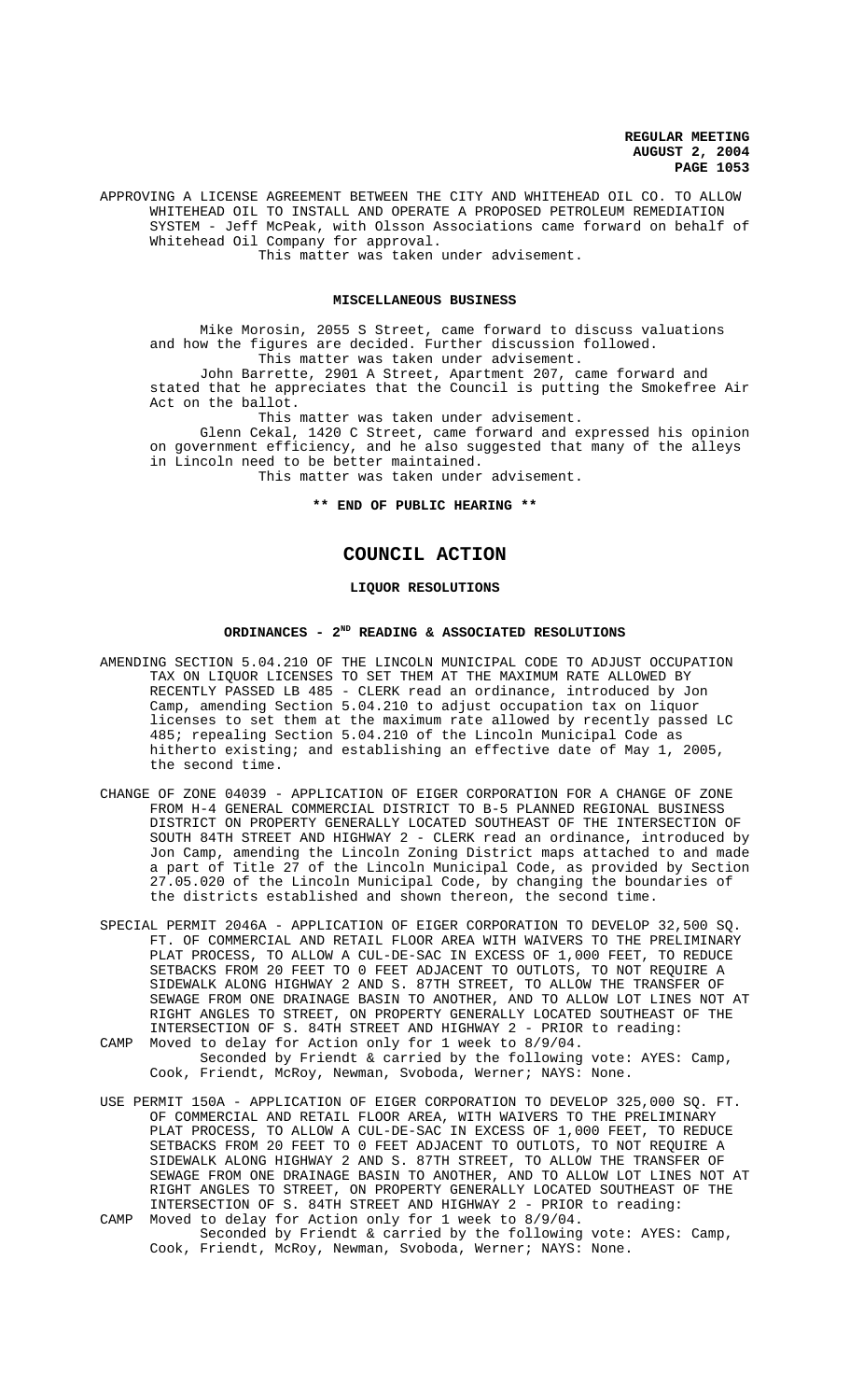- AMENDING THE PAY SCHEDULE FOR THE EMPLOYEE GROUP WHOSE CLASSIFICATIONS ARE ASSIGNED TO THE PAY RANGE PREFIXED BY THE LETTER M TO ADJUST THE SCHEDULES OF ANNUAL, MONTHLY, BIWEEKLY AND HOURLY PAY RANGE EQUIVALENTS - CLERK read an ordinance, introduced by Jon Camp, adopting pay schedules and schedules of pay ranges for employees of the City of Lincoln, Nebraska whose classifications are assigned to pay ranges prefixed by the letter "M"; and repealing Ordinance No. 18223, passed by the City Council on August 11, 2003, the second time.
- AMENDING THE PAY SCHEDULE FOR THE EMPLOYEE GROUP WHOSE CLASSIFICATIONS ARE ASSIGNED TO THE PAY RANGE PREFIXED BY THE LETTER E TO ADJUST THE SCHEDULES OF ANNUAL, MONTHLY, BIWEEKLY AND HOURLY PAY RANGE EQUIVALENTS - CLERK read an ordinance, introduced by Jon Camp, adopting pay schedules of pay ranges for employees of the City of Lincoln, Nebraska whose classifications are assigned to pay ranges prefixed by the letter "E"; and repealing Ordinance No. 18221, passed by the City Council on August 11, 2003, the second time.
- AMENDING THE PAY SCHEDULE FOR A CERTAIN EMPLOYEE GROUP PREFIXED BY THE LETTER A AND THE LETTER C BY CREATING THE JOB CLASSIFICATIONS OF EMS MANAGEMENT SUPPORT SPECIALIST AND URBAN SEARCH AND RESCUE SPECIALIST - CLERK read an ordinance, introduced by Jon Camp, amending Sections 1 and 3 of Ordinance No. 18220 relating to the pay schedules of employees whose classifications are assigned to the pay range which is prefixed by the letter "A" and "C", respectively, by creating the job classifications of EMS Management Support Specialist and Urban Search and Rescue Specialist, the second time.
- AMENDING SECTION 2.76.200 OF THE LINCOLN MUNICIPAL CODE, COMPENSATION PLAN, TO CLARIFY THE PROCEDURE FOR TEMPORARY ASSIGNMENT IN A HIGHER CLASSIFICATION AS IT RELATES TO EMPLOYEES WITH A PAY RANGE PREFIXED BY THE LETTER N - CLERK read an ordinance, introduced by Jon Camp, amending Section 2.76.200 of the Lincoln Municipal Code relating to the Compensation Plan to clarify the procedure for temporary assignment to a higher classification as it relates to employees with a pay range prefixed by the letter "N"; and repealing Section 2.76.200 of the Lincoln Municipal Code as hitherto existing, the second time.
- AMENDING THE PAY SCHEDULE FOR THE EMPLOYEE GROUP WHOSE CLASSIFICATIONS ARE ASSIGNED TO THE PAY RANGE PREFIXED BY THE LETTER X TO ADJUST THE SCHEDULES OF ANNUAL, MONTHLY, BIWEEKLY AND HOURLY PAY RANGE EQUIVALENTS - CLERK read an ordinance, introduced by Jon Camp, adopting pay schedules and schedules of pay ranges for employees of the City of Lincoln, Nebraska whose classifications are assigned to pay ranges prefixed by the letter "X" and repealing Ordinance No. 18218, passed by the City Council on August 11, 2003, the second time.
- AMENDING CHAPTER 5.14 OF THE LINCOLN MUNICIPAL CODE RELATING TO BOWLING ALLEYS TO DEFINE "PUBLIC BOWLING CENTERS" AND TO REQUIRE A PERMIT FOR A TEEN NIGHT EVENT AT A PUBLIC BOWLING CENTER, TO CHANGE THE REFERENCE FROM PUBLIC BOWLING ALLEY TO PUBLIC BOWLING CENTER, TO PROVIDE THE PERMIT PROCEDURE AND FEE FOR TEEN NIGHT EVENTS, TO REVISE CONDITIONS FOR ISSUANCE OF PERMITS, TO PROVIDE THAT PERMITS FOR BOWLING CENTERS SHALL EXPIRE ONE YEAR AFTER DATE OF ISSUANCE, TO CHANGE REFERENCES TO BOWLING "ALLEYS" TO "LANES", TO CHANGE REFERENCES TO BOWLING ALLEY TO PUBLIC BOWLING CENTER, TO CLARIFY GROUNDS FOR REVOCATION OF PERMITS, TO CHANGE A REFERENCE TO "LICENSE" TO "PERMIT", TO ADD NEW SECTIONS TO PROVIDE PERMIT REQUIREMENTS FOR TEEN NIGHT EVENTS, TO PROHIBIT THE USE OF TOBACCO AND ALCOHOLIC LIQUOR AT ALL TEEN NIGHT EVENTS, TO ESTABLISH CLOSING HOURS FOR TEEN NIGHT EVENTS, TO ESTABLISH A MINIMUM AGE OF TEEN NIGHT EVENT PARTICIPANTS, TO MAKE IT UNLAWFUL TO FALSELY PRESENT AGE AT A TEEN NIGHT EVENT, TO LIMIT THE USE OF FACILITIES, TO REQUIRE MAINTENANCE AND ONE YEAR RETENTION OF A ROSTER OF PARTICIPANTS AT EACH TEEN NIGHT EVENT, TO REQUIRE A CERTIFICATE OF INSURANCE COVERAGE, TO PROVIDE AN EXCEPTION REGARDING VIOLATIONS, AND TO PROVIDE PENALTIES - CLERK read an ordinance, introduced by Jon Camp, amending Chapter 5.14 of the Lincoln Municipal Code to relating to Bowling Alleys by amending the chapter title to Bowling Centers, amending Section 5.14.010 to provide a definition of "public bowling center" and to require a permit for a teen night event at a public bowing center; amending Section 5.14.020 to change a reference from public bowling alley to public bowling center; adding a new section numbered 5.14.022 to provide the permit procedure and fee for teen night events; amending Section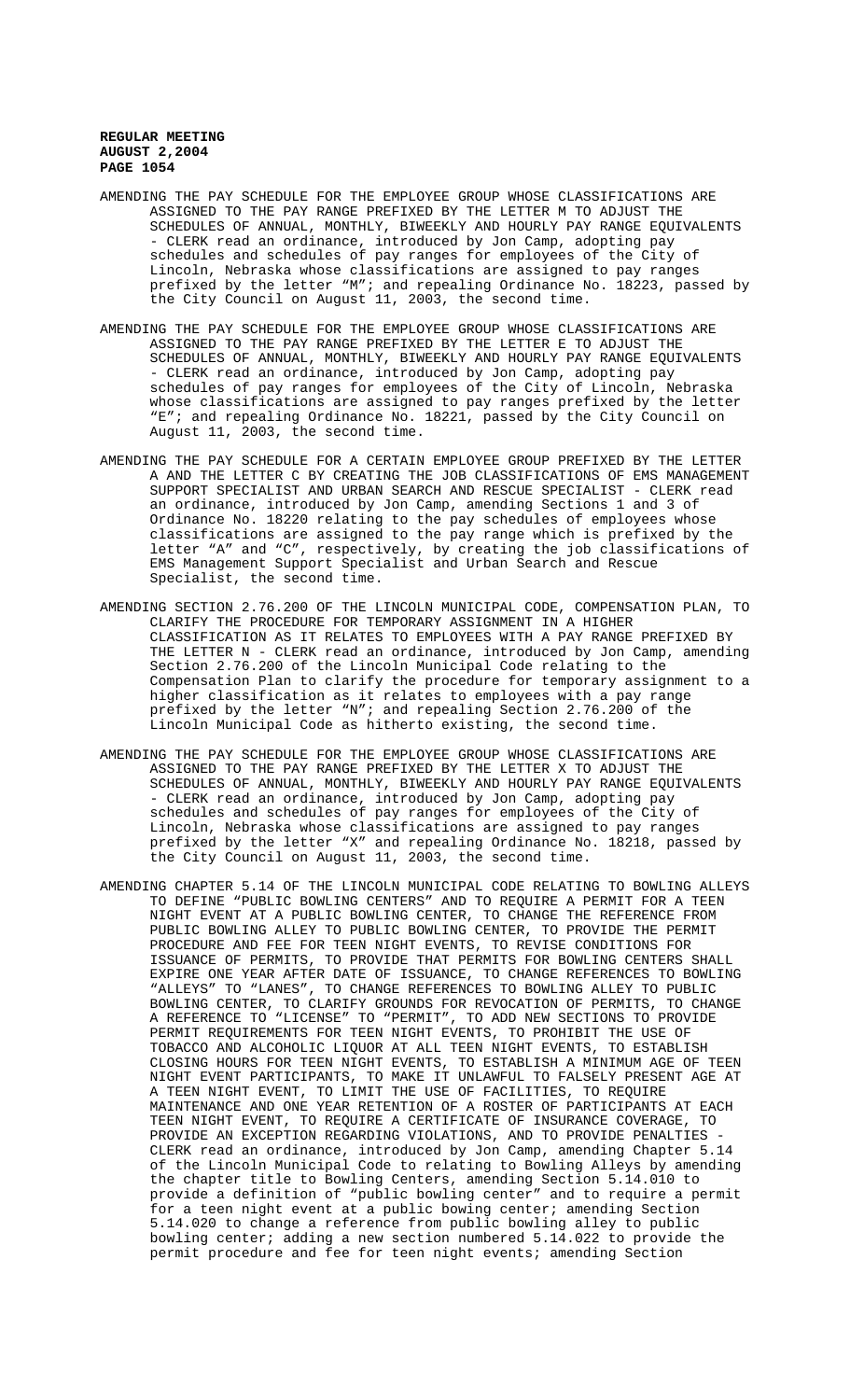5.14.030 to revise conditions for issuance of permits; amending Section 5.14.040 to provide that permits for bowling centers shall expire one year after date of issuance and permits for teen nights as stated on the permit; amending Section 5.14.050 to change references to bowling "alleys" to "lanes"; amending Section 5.14.060 to changes references to bowling alley to public bowling center and to change a reference from alley to lane; amending Section 5.14.070 to clarify grounds for revocation of permits; amending Section 5.14.080 to change a reference to "license" to "permit" and to change a reference to bowling alley to public bowling center; adding a new section numbered 5.14.100 to provide permit requirements for teen night events; adding a new section numbered 5.14.110 to prohibit the use of tobacco and alcoholic liquor at all teen night events; adding a new section numbered 5.14.120 to prohibit the participation of adults at teen night events; adding a new section numbered 5.14.130 to establish closing hours for teen night events; adding a new section numbered 5.14.140 to establish the minimum age of teen night event participants; adding a new section numbered 5.14.150 to make it unlawful to falsely present age at a teen night event; adding a new section numbered 5.14.160 to limit the use of facilities; adding a new section numbered 5.14.170 to require the maintenance and one-year retention of a roster of participants at each teen night event; adding a new section numbered 5.14.180 to require a certificate of insurance coverage be submitted with each teen night event permit application; adding a new section numbered 5.14.190 to provide an exception regarding violations; adding a new section numbered 5.14.200 to provide penalties for violations of this chapter; and repealing Sections 5.14.010, 5.14.020, 5.14.030, 5.14.040, 5.14.050, 5.14.060, 5.14.070, and 5.14.080 of the Lincoln Municipal Code as hitherto existing, the second time.

AMENDING SECTION 5.04.120 OF THE LINCOLN MUNICIPAL CODE TO ALLOW MINORS TO BE ON PREMISES LICENSED TO SELL ALCOHOL AFTER 9:00 P.M. ONLY DURING TIMES AND PLACES PROPERLY PERMITTED FOR A PARTICULAR TEEN NIGHT EVENT - CLERK read an ordinance, introduced by Jon Camp, amending Section 5.04.120 of the Lincoln Municipal Code to allow minors to be on premises licensed to sell alcohol after 9:00 p.m. only during times and places properly permitted for a particular teen night event; and repealing Section 5.04.120 of the Lincoln Municipal Code as hitherto existing, the second time.

### **RESOLUTIONS**

AMENDING THE MONTHLY RATE FOR THE 911 SURCHARGE FROM \$.75 PER LINE TO \$1.00 PER LINE - CLERK read the following resolution, introduced by Jon Camp, who moved its adoption:<br>A-82884 WHEREAS, Neb. Rev.

Stat. §§ 86-1001 through 86-1009 as amended by LB 133,, passed by the First Session of the 92nd Legislature of the State of Nebraska, now set out in Neb. Rev. Stat. § 86-420 et seq. authorized the City of Lincoln to impose a service surcharge for 911 service within its 911 service area; and

WHEREAS, the City did enter into a contract with Alltel, a service supplier as defined by the aforesaid statutes for the telephone exchanges which are listed on Attachment "A", which is attached hereto and made a part hereof by reference.

NOW, THEREFORE, BE IT RESOLVED by the City Council of the City of Lincoln, Nebraska:<br>1. Servic

Service Surcharge Established. Pursuant to Neb. Rev. Stat. §§ 86-420 et seq., there is hereby imposed a service surcharge in the amount of One Dollar (\$1.00) on each local exchange access line physically terminating in the 911 service area of the City of Lincoln as defined by <u>Neb. Rev. Stat.</u> § 86-429.

2. Each service user shall pay service surcharges on each of such service user's local exchange access lines, except that an individual service user shall not be required to pay, on a single periodic billing, service surcharges on more than 100 local exchange access lines, or their equivalent in any single 911 service area. Every service user shall be liable for any service surcharge billed to such user until the surcharge has been paid to the service supplier.

3. The service supplier is hereby authorized and directed to bill the service surcharge imposed by this resolution to each service user commencing January 1, 2005.

The service supplier shall annually provide to the City a list of amounts uncollected along with the names and addresses of those service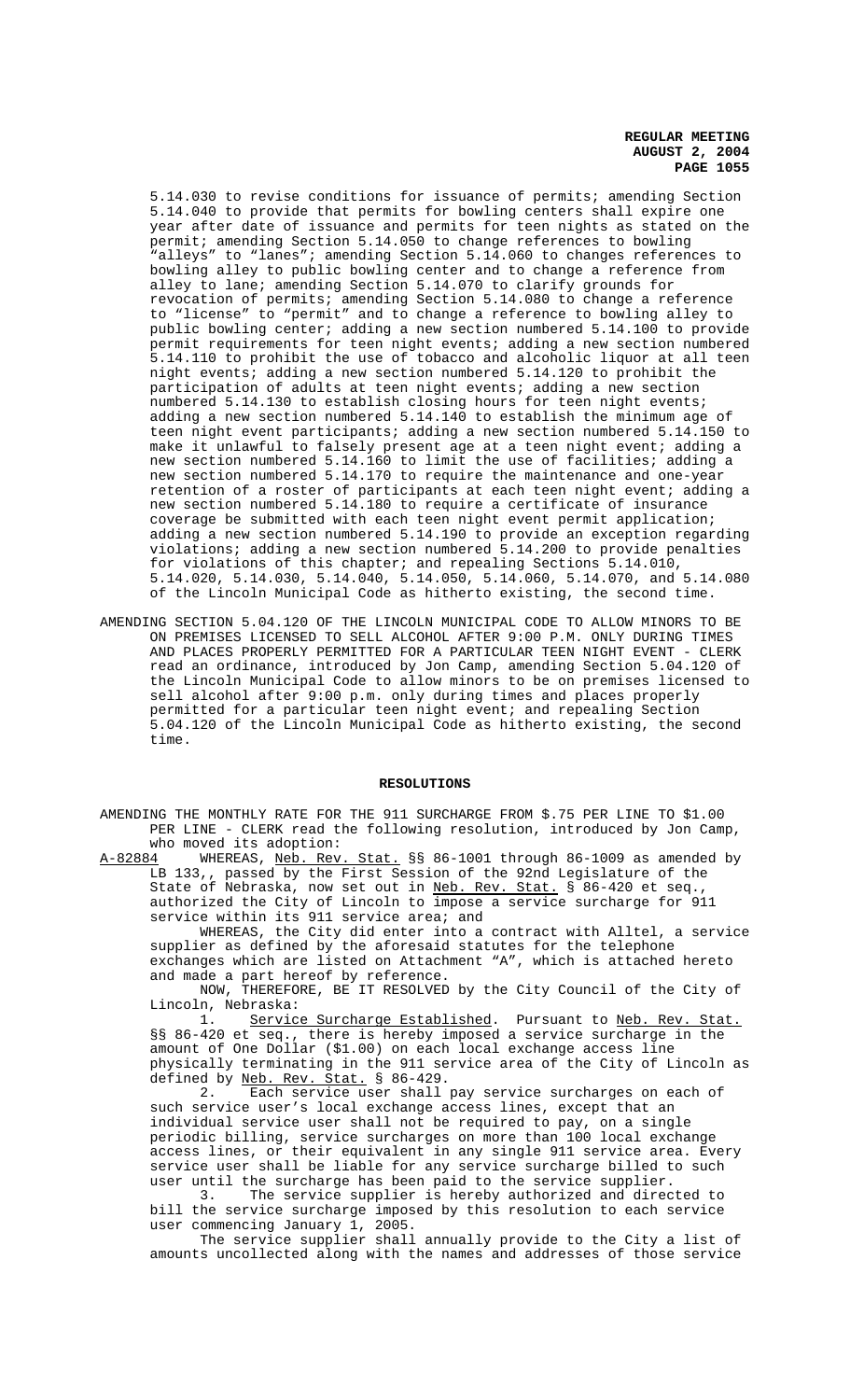> users who carry a balance that can be determined by the service supplier to be for non-payment of any service surcharge. The service supplier shall not be liable for such uncollected amounts.

> 4. Service Surcharges; Quarterly Remittance; Audit. The amount of the service surcharges collected in one calendar quarter by the service supplier shall be remitted to the City no later than sixty days after the close of that calendar quarter. At the time of the remittance, the service supplier shall file a return for remittance with the City in such form as the City and the service supplier agree upon. The service supplier shall maintain a record of the amount of service surcharges collected. The record shall be maintained for a period of one year after the date the amount was billed. The City may, at its own expense, require an annual audit of the service supplier's books and records concerning the collection and remittance of the service surcharges.

> 5. 911 Communication Fund Established. There has been established a separate fund known as the 911 Communication Fund in which shall be deposited all funds collected by the City from the imposition of the service surcharge as hereinbefore provided. The fund collected and placed in the 911 Communication Fund shall be used solely to pay for costs for 911 service. Any money remaining in the fund at the end of any fiscal year shall remain in the fund for payments during any succeeding year.

> BE IT FURTHER RESOLVED that the City Clerk is directed to forward a copy of this resolution to Alltel.

> Introduced by Jon Camp Seconded by Svoboda & carried by the following vote: AYES: Camp, Cook, Friendt, McRoy, Newman, Svoboda, Werner; NAYS: None.

APPROVING A THREE-YEAR SERVICES CONTRACT FOR DOWNTOWN BUSINESS IMPROVEMENT DISTRICT - CLERK read the following resolution, introduced by Jon Camp, who moved its adoption:

A-82885 WHEREAS, the City of Lincoln and the Downtown Lincoln Association have previously entered into an agreement under which the Downtown Lincoln Association has provided various management and maintenance services as contemplated under the various downtown business improvement districts for a three-year period; and

WHEREAS, the City and the Downtown Lincoln Association are desirous of entering into a contract to provide management and maintenance services for a three-year period.

NOW, THEREFORE, BE IT RESOLVED by the City Council of the City of Lincoln, Nebraska:

That the Services Contract for Downtown Business Improvement Districts (2004), a copy of which is attached hereto, marked as Attachment "A", and made a part hereof by reference, be and the same is hereby approved and the Mayor is hereby authorized to execute the same on behalf of the City.

The City Clerk is directed to return one fully executed copy of said contract to the Downtown Lincoln Association, and one fully executed copy to the Urban Development Director.

Introduced by Jon Camp Seconded by Svoboda & carried by the following vote: AYES: Camp, Cook, Friendt, McRoy, Newman, Svoboda, Werner; NAYS: None.

APPROVING THE BUDGET AND PROGRAM OF WORK FOR THE DOWNTOWN LINCOLN ASSOCIATION MANAGEMENT AND MAINTENANCE DISTRICTS FOR FISCAL YEAR 2004 - 2005 - CLERK read the following resolution, introduced by Jon Camp, who moved its adoption:

A-82886 WHEREAS, the City of Lincoln has entered into a contract with the Downtown Lincoln Association for the provision of services within various downtown business improvement districts; and

WHEREAS, said contract requires the submittal of a work plan and annual budgets for work to be performed in the Downtown Management and Maintenance Districts by the Downtown Lincoln Association.

NOW, THEREFORE, BE IT RESOLVED by the City Council of the City of Lincoln, Nebraska:

That the attached 2004-2005 Maintenance and Management BID Budgets and Program of Work for the Downtown Lincoln Association Program for the period of September 1, 2004 to August 31, 2005 which is attached hereto and marked as Attachment "A" is hereby approved.

Introduced by Jon Camp Seconded by Svoboda & carried by the following vote: AYES: Camp, Cook, Friendt, McRoy, Newman, Svoboda, Werner; NAYS: None.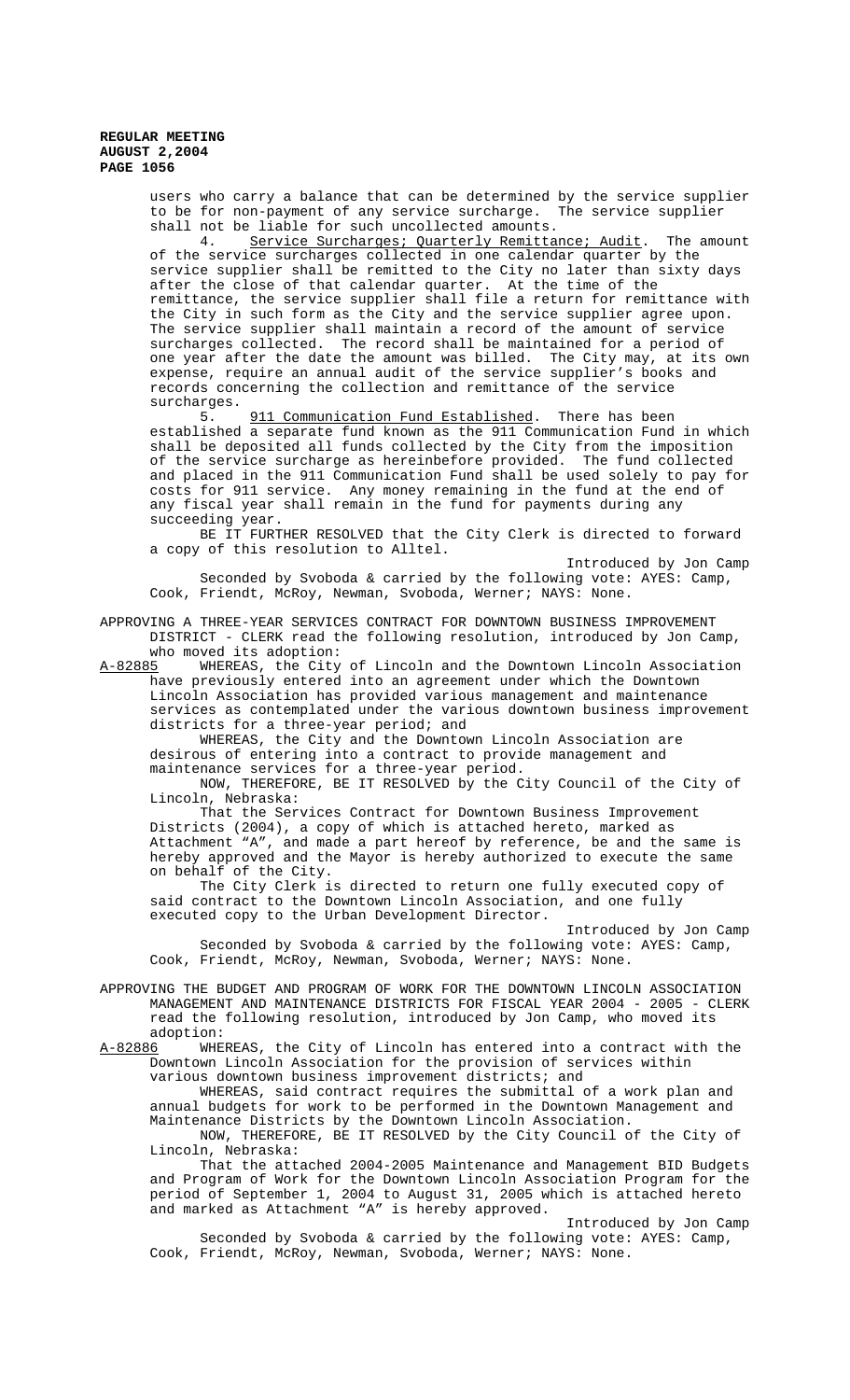AUTHORIZING VINCENZO'S INC. TO OCCUPY A PORTION OF THE PUBLIC RIGHT-OF-WAY AT 808 P STREET TO PROVIDE OUTDOOR SEATING FOR VINCENZO'S RESTAURANT - PRIOR to reading:

FRIENDT Moved to delay Pub. Hearing and Action for 1 week to 8/9/04. Seconded by Newman & carried by the following vote: AYES: Cook, Friendt, McRoy, Newman, Svoboda, Werner; NAYS: None; ABSTAINING: Camp.

ACCEPTING THE REPORT OF NEW AND PENDING CLAIMS AGAINST THE CITY AND APPROVING DISPOSITION OF CLAIMS SET FORTH THEREIN FOR THE PERIOD OF JULY 1 - 15, 2004 - CLERK read the following resolution, introduced by Jon Camp, who moved its adoption:<br>A-82888 BE IT RESOLVED

BE IT RESOLVED by the City Council of the City of Lincoln, Nebraska:

That the claims listed in the attached report, marked as Exhibit "A", dated July 16, 2004, of various new and pending tort claims filed against the City of Lincoln with the Office of the City Attorney or the Office of the City Clerk, as well as claims which have been disposed of, are hereby received as required by Neb. Rev. Stat. § 13-905 (Reissue 1997). The dispositions of claims by the Office of the City Attorney, as shown by the attached report, are hereby approved:

| DENIED           |              | ALLOWED OR SETTLED                          |
|------------------|--------------|---------------------------------------------|
| Helen Knolle     | \$500,000.00 | Heritage Pines Homeowners Assn.<br>\$194.35 |
| Gayle Godwin     | 1,916.57     | Ruth Deckard<br>1,256.93                    |
| Toni Arntzen     | 407.25       | Lori A. Fritz<br>100.00                     |
| Erin McGovern    | 1,831.00     | Jeff Hughes - Repair of sod by Public Works |
| John & Ann Cejka | 540.00       |                                             |
| Daryl Hill       | 466.32       |                                             |

The City Attorney is hereby directed to mail to the various claimants listed herein a copy of this resolution which shows the final disposition of their claim.

Introduced by Jon Camp

Seconded by Svoboda & carried by the following vote: AYES: Camp, Cook, Friendt, McRoy, Newman, Svoboda, Werner; NAYS: None.

APPROVING A LICENSE AGREEMENT BETWEEN THE CITY AND WHITEHEAD OIL CO. TO ALLOW WHITEHEAD OIL TO INSTALL AND OPERATE A PROPOSED PETROLEUM REMEDIATION SYSTEM - CLERK read the following resolution, introduced by Jon Camp, who moved its adoption:<br>A-82889 WHEREAS, Whitehea

WHEREAS, Whitehead Oil Co. is proposing to construct and operate a petroleum remediation system in the vicinity of 25th and Randolph streets; and

WHEREAS, the City is interested in allowing such remediation to occur; and

WHEREAS, the City and Whitehead Oil Co. have negotiated an agreement to allow the placement of the necessary piping under the

right-of-way and other City property to conduct the remediation effort. NOW, THEREFORE, BE IT RESOLVED by the City of Lincoln, Nebraska: That the License Agreement between the City of Lincoln and

Whitehead Oil Co. to allow Whitehead Oil to install and operate the proposed petroleum remediation system is hereby approved. The agreement provides that Whitehead Oil Co. will pay the City an annual fee of \$396 for the use of City property upon which the system is located.

The City Clerk is directed to return a signed copy of the License Agreement to Jeff McPeak, Olsson Associates, 1111 Lincoln Mall, P.O. Box 84608, Lincoln, NE 68501, representative for Whitehead Oil.

Introduced by Jon Camp Seconded by Friendt & carried by the following vote: AYES: Camp, Cook, Friendt, McRoy, Newman, Svoboda, Werner; NAYS: None.

SETTING THE HEARING DATE OF MONDAY, AUGUST 16, 2004 AT 1:30 P.M. FOR A MANAGER APPLICATION OF GEOFFREY M. WEBB FOR BARRY GOOD INC DBA BARRY'S BAR & GRILL LOCATED AT 235 N 9TH STREET - CLERK read the following resolution, introduced by Jonathan Cook, who moved its adoption:

A-82890 BE IT RESOLVED by the City Council, of the City of Lincoln, that a hearing date is hereby set for Monday, August 16, 2004, at 1:30 p.m. or as soon thereafter as possible in the City Council Chambers, County-City Building, 555 S. 10<sup>th</sup> Street, Lincoln, NE, for a Manager Application of Geoffrey M. Webb for Barry Good Inc dba Barry's Bar & Grill located at 235 N. 9th Street.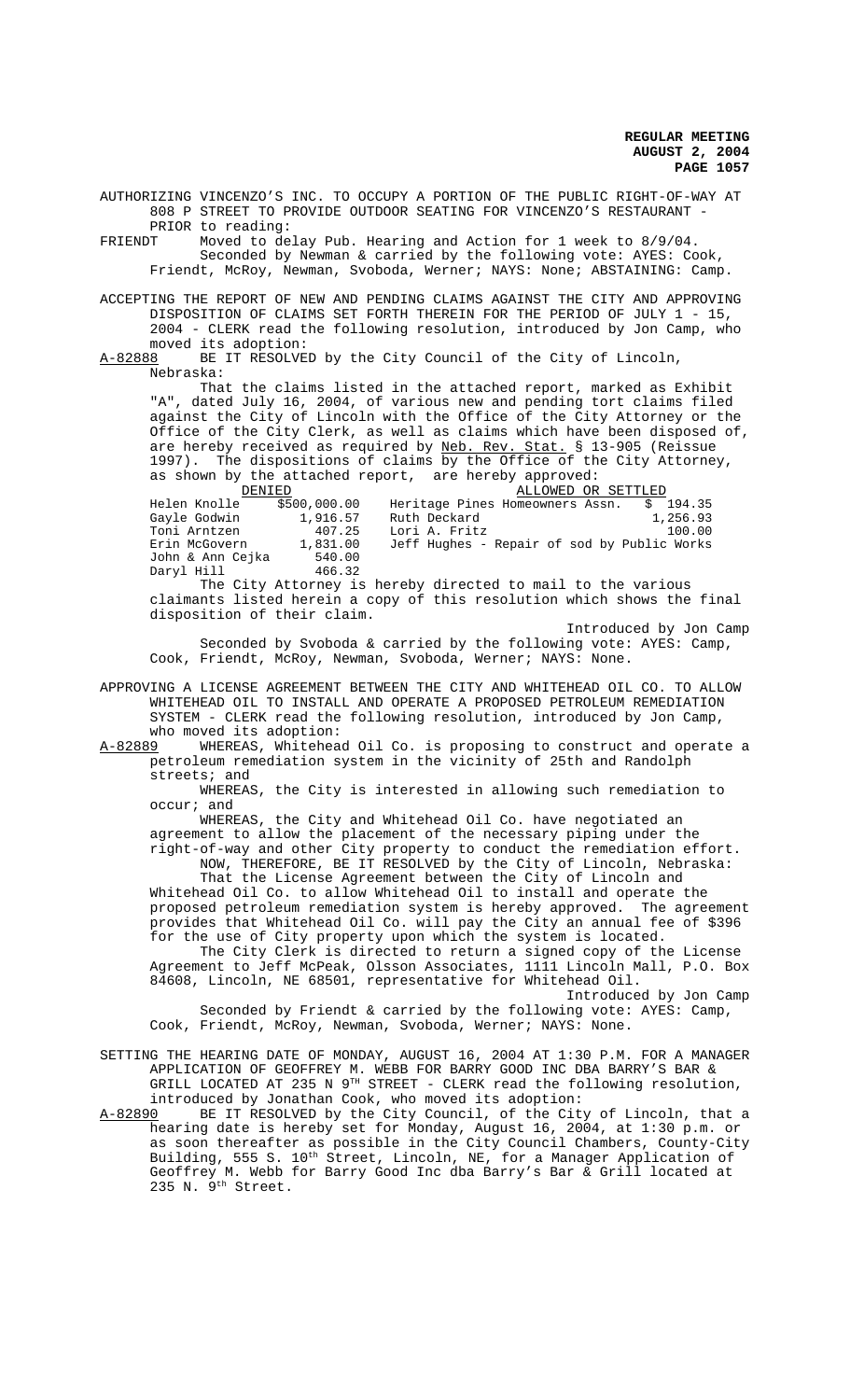> If the Police Department is unable to complete the investigation by said time, a new hearing date will be set.

Introduced by Jonathan Cook Seconded by Friendt & carried by the following vote: AYES: Camp, Cook, Friendt, McRoy, Newman, Svoboda, Werner; NAYS: None.

SETTING THE HEARING DATE OF MONDAY, AUGUST 16, 2004 AT 1:30 P.M. FOR AN APPLICATION OF LICHTI BROS OIL CO INC DBA SHELL FOOD MART FOR A CLASS B LIQUOR LICENSE LOCATED AT 1101 BELMONT - CLERK read the following resolution, introduced by Jonathan Cook, who moved its adoption:

A-82891 BE IT RESOLVED by the City Council, of the City of Lincoln, that a hearing date is hereby set for Monday, August 16, 2004, at 1:30 p.m. or as soon thereafter as possible in the City Council Chambers, County-City Building, 555 S. 10<sup>th</sup> Street, Lincoln, NE, for an Application of Lichti Bros Oil Co Inc dba Shell Food Mart for a Class B Liquor License located at 1101 Belmont.

If the Police Department is unable to complete the investigation by said time, a new hearing date will be set.

Introduced by Jonathan Cook Seconded by Friendt & carried by the following vote: AYES: Camp, Cook, Friendt, McRoy, Newman, Svoboda, Werner; NAYS: None.

SETTING THE HEARING DATE OF MONDAY, AUGUST 16, 2004 AT 1:30 P.M. FOR AN APPLICATION OF LICHTI BROS OIL CO INC DBA SHELL FOOD MART FOR A CLASS B LIQUOR LICENSE LOCATED AT 6000 HAVELOCK - CLERK read the following

resolution, introduced by Jonathan Cook, who moved its adoption:<br>A-82892 BE IT RESOLVED by the City Council, of the City of Lincoln BE IT RESOLVED by the City Council, of the City of Lincoln, that a hearing date is hereby set for Monday, August 16, 2004, at 1:30 p.m. or as soon thereafter as possible in the City Council Chambers, County-City Building, 555 S. 10<sup>th</sup> Street, Lincoln, NE, for an Application of Lichti Bros Oil Co Inc dba Shell Food Mart for a Class B Liquor License located at 6000 Havelock.

If the Police Department is unable to complete the investigation by said time, a new hearing date will be set.

Introduced by Jonathan Cook Seconded by Friendt & carried by the following vote: AYES: Camp, Cook, Friendt, McRoy, Newman, Svoboda, Werner; NAYS: None.

SETTING THE HEARING DATE OF MONDAY, AUGUST 16, 2004 AT 1:30 P.M. FOR A APPLICATION OF BCRT INC DBA COYOTE WILLY'S FOR AN ADDITION TO LICENSED PREMISE FOR AN OUTDOOR AREA MEASURING APPROXIMATELY 45' X 60', LOCATED AT 2137 CORNHUSKER HIGHWAY, SUITE A - CLERK read the following resolution, introduced by Jonathan Cook, who moved its adoption:

A-82893 BE IT RESOLVED by the City Council, of the City of Lincoln, that a hearing date is hereby set for Monday, August 16, 2004, at 1:30 p.m. or as soon thereafter as possible in the City Council Chambers, County-City Building, 555 S. 10<sup>th</sup> Street, Lincoln, NE, for an Application of BCRT Inc dba Coyote Willy's for an addition to licensed premise for an outdoor area measuring 45' x 60', located at 2137 Cornhusker Highway, Suite A.

If the Police Department is unable to complete the investigation by said time, a new hearing date will be set.

Introduced by Jonathan Cook Seconded by Friendt & carried by the following vote: AYES: Camp, Cook, Friendt, McRoy, Newman, Svoboda, Werner; NAYS: None.

SETTING A HEARING DATE OF MONDAY, SEPTEMBER 13, 2004, AT 1:30 P.M. ON THE APPEAL OF IMPACT FEE DETERMINATION ON BEHALF OF ALODIUM, LLC COVERING BUILDING PERMIT APPLICATION NO. B0401846, ON PROPERTY LOCATED AT 6710 L STREET, LINCOLN, NEBRASKA - CLERK read the following resolution, introduced by Jonathan Cook, who moved its approval.

## **PETITIONS & COMMUNICATIONS**

REPORT OF NEBRASKA DEPARTMENT OF ROADS 2005-2010 SURFACE TRANSPORTATION PROGRAM - CLERK presented said report which was placed on file n the Office of the City Clerk.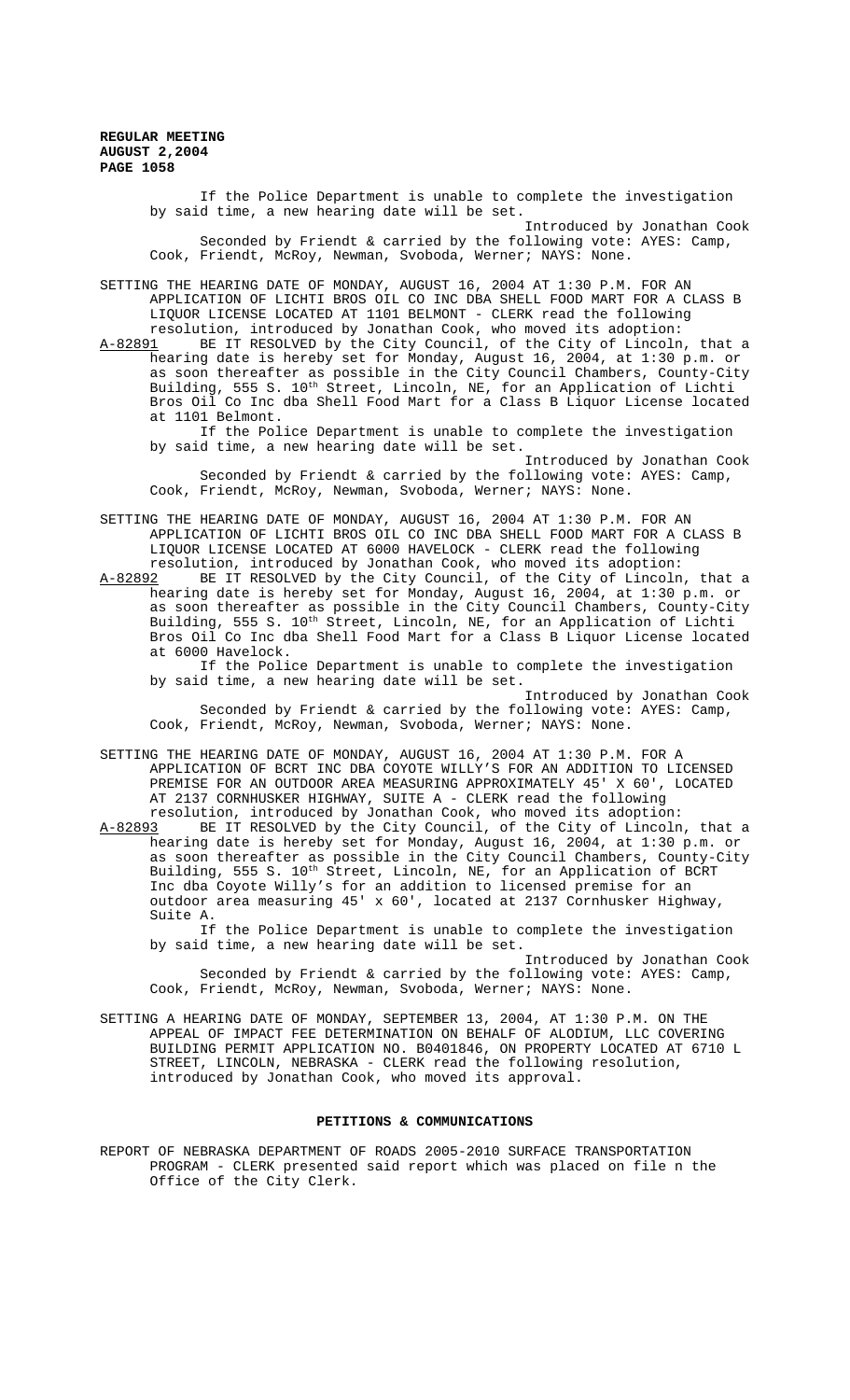### **REPORTS OF CITY OFFICERS**

CLERK'S LETTER AND MAYOR'S APPROVAL OF RESOLUTIONS AND ORDINANCES PASSED BY THE CITY COUNCIL ON JULY 26, 2004 - CLERK presented said report which was placed on file in the Office of the City Clerk.

APPROVING THE DISTRIBUTION OF FUNDS REPRESENTING INTEREST EARNINGS ON SHORT-TERM INVESTMENTS OF IDLE FUNDS DURING THE MONTH ENDED JUNE 30, 2004 -CLERK read the following resolution, introduced by Jonathan Cook, who moved its adoption:

A-82894 BE IT RESOLVED by the City Council of the City of Lincoln, Nebraska:

That during the month ended June 30, 2004, \$300,308.76 was earned from the investments of "IDLE FUNDS". The same is hereby distributed to the various funds on a pro-rata basis using the balance of each fund and allocating a portion of the interest on the ratio that such balance bears to the total of all fund balances.

Introduced by Jonathan Cook Seconded by Friendt & carried by the following vote: AYES: Camp, Cook, Friendt, McRoy, Newman, Svoboda, Werner; NAYS: None.

- REPORT FROM THE CITY TREASURER OF TELECOMMUNICATION OCCUPATION TAX FOR APRIL, MAY, JUNE OF 2004: IONEX COMM NORTH, TOUCH 1 COMM, CLARICOM NETWORKS, Z-TEL COMM; MAY, 2004: NE TECHNOLOGY & TELECOMM; JUNE, 2004: TELECORP COMM, EXCEL, NOSVA LIMITED PARTNERSHIP, ATS MOBILE TELEPHONE CO, ASSOCIATION ADMINISTRATORS, WORLDXCHANGE CORP, LIGHTYEAR NETWORK SOLUTIONS, AFFINITY NETWORK, NOS COMM, GTC TELECOM, LDMI TELECOMM, GLOBALCOM INC, ZONE TELECOM, TRI-M COMM, VARTEC, NEXTEL WEST CORP, SPRINT SPECTRUM, CELLULAR ONE, TELECOMM CO, USA INC, D & D COMM, SPRINT COMM, NORSTAN NETWORK SERVICES, AMERIVISION COMM. - CLERK presented said report which was placed on file n the Office of the City Clerk.
- REPORT FROM CITY TREASURER OF FRANCHISE TAX FROM AQUILA FOR THE MONTH OF JUNE, 2004 - CLERK presented said report which was placed on file n the Office of the City Clerk.

INVESTMENT OF FUNDS FOR THE WEEK OF JULY 19 THRU JULY 23, 2004 - CLERK read the following resolution, introduced by Jonathan Cook, who moved its

adoption:<br>A-82895 BE BE IT HEREBY RESOLVED BY THE CITY COUNCIL of the City of Lincoln, Nebraska:

That the attached list of investments be confirmed and approved, and the City Treasurer is hereby directed to hold said investments until maturity unless otherwise directed by the City Council.

Introduced by Jonathan Cook Seconded by Friendt & carried by the following vote: AYES: Camp, Cook, Friendt, McRoy, Newman, Svoboda, Werner; NAYS: None.

## **ORDINANCES - 1ST READING & ASSOCIATED RESOLUTIONS**

(Resolutions listed hereunder advance to Public Hearing on 8/9/04)

- AMENDING THE PAY SCHEDULE FOR THE EMPLOYEE GROUP WHOSE CLASSIFICATIONS ARE ASSIGNED TO THE PAY RANGE PREFIXED BY THE LETTER A AND C TO ADJUST THE SCHEDULES OF ANNUAL, MONTHLY, BIWEEKLY AND HOURLY PAY RANGE EQUIVALENTS - CLERK read an ordinance, introduced by Jonathan Cook, adopted pay schedules and schedules of pay ranges for employees of the City of Lincoln, Nebraska whose classifications are assigned to pay ranges prefixed by the letters "A," and "C,"; and repealing Ordinance No. 18220, passed by the City Council on August 11, 2003, the first time.
- AMENDING THE PAY SCHEDULE FOR THE EMPLOYEE GROUP WHOSE CLASSIFICATIONS ARE ASSIGNED TO THE PAY RANGE PREFIXED BY THE LETTER B TO ADJUST THE SCHEDULES OF ANNUAL, MONTHLY, BIWEEKLY AND HOURLY PAY RANGE EQUIVALENTS - CLERK read an ordinance, introduced by Jonathan Cook, adopting pay schedules and schedules of pay ranges for employees of the City of Lincoln, Nebraska whose classifications are assigned to pay ranges prefixed by the letter "B"; and repealing Ordinance No. 18219, passed by the City Council on August 11, 2003, the first time.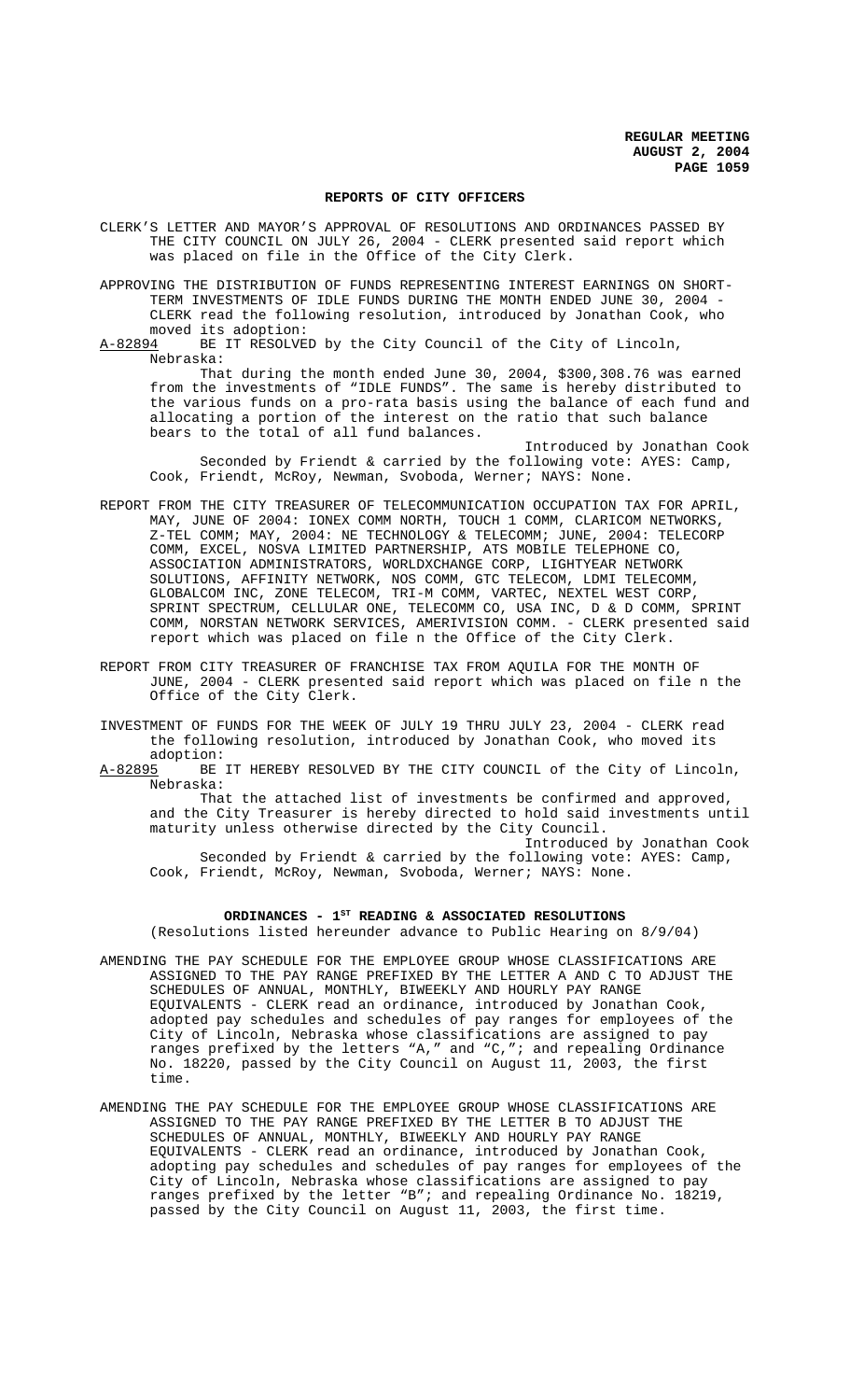- AMENDING THE PAY SCHEDULE FOR THE EMPLOYEE GROUP WHOSE CLASSIFICATIONS ARE ASSIGNED TO THE PAY RANGE PREFIXED BY THE LETTER N TO ADJUST THE SCHEDULES OF ANNUAL, MONTHLY, BIWEEKLY AND HOURLY PAY RANGE EQUIVALENTS - CLERK read an ordinance, introduced by Jonathan Cook, adopting pay schedules and schedules of pay ranges for employees of the City of Lincoln, Nebraska whose classifications are assigned to pay ranges prefixed by the letter "N"; and repealing Ordinance No. 18217, passed by the City Council on August 11, 2003, the first time.
- AMENDING THE PAY SCHEDULE FOR THE EMPLOYEE GROUP WHOSE CLASSIFICATIONS ARE ASSIGNED TO THE PAY RANGE PREFIXED BY THE LETTER P TO ADJUST THE SCHEDULES OF ANNUAL, MONTHLY, BIWEEKLY AND HOURLY PAY RANGE EQUIVALENTS - CLERK read an ordinance, introduced by Jonathan Cook, adopted pay schedules and schedules of pay ranges for employees of the City of Lincoln, Nebraska whose classifications are assigned to pay ranges prefixed by the letter "P"; and repealing Ordinance No. 18224, passed by the City Council on August 11, 2003, the first time.
- STREET & ALLEY VACATION NO. 04004 VACATING SOUTH 6TH STREET BETWEEN THE SOUTH LINE OF THE BURLINGTON NORTHERN SANTA FE RAILROAD RIGHT-OF-WAY AND THE NORTH LINE OF THE EAST/WEST ALLEY BETWEEN M AND L STREET, GENERALLY LOCATED AT 6TH AND M STREETS - CLERK read an ordinance, introduced by Jonathan Cook, vacating South  $6^{\rm th}$  Street between the south line of the Burlington Northern Santa Fe Railroad right-of-way and the north line of the east/west alley between M and L Street, and retaining title thereto in the City of Lincoln, Lancaster County, Nebraska, the first time.
- MISCELLANEOUS NO. 04006 VACATING A PORTION OF THE PLAT OF RIVERSIDE ADDITION, A PORTION OF THE PLAT OF HALTERS SUBDIVISION, LOT 60 I.T., AND ALL OF THE PREVIOUSLY VACATED STREET AND ALLEY RIGHTS-OF-WAY ADJACENT THERETO, LOCATED ALONG SALT CREEK, NORTH OF MILITARY ROAD - CLERK read an ordinance, introduced by Jonathan Cook, vacating a portion of the plat of Halters Subdivision, Lot 60 I. T., and all the previously vacated street and alley rights-of-way adjacent thereto, located along Salt Creek, north of Military Road, Lincoln, Lancaster County, Nebraska, the first time.
- CHANGE OF ZONE 04035 APPLICATION OF MADONNA REHABILITATION HOSPITAL FOR A CHANGE OF ZONE FROM R-4 RESIDENTIAL DISTRICT TO O-3 OFFICE PARK DISTRICT ON PROPERTY GENERALLY LOCATED AT S. 56TH STREET AND PINE LAKE ROAD - CLERK read an ordinance, introduced by Jonathan Cook, amending the Lincoln Zoning District Maps attached to and made a part of Title 27 of the Lincoln Municipal Code, as provided by Section 27.05.020 of the Lincoln Municipal Code, by changing the boundaries of the districts established and shown thereon, the first time.
- SPECIAL PERMIT 1713C APPLICATION OF MADONNA REHABILITATION HOSPITAL TO AMEND THE ASPEN 3RD ADDITION COMMUNITY UNIT PLAN TO PERMIT 67 DWELLING UNITS, WITH A REQUESTED WAIVER OF THE PRELIMINARY PLAT PROCESS, ON PROPERTY GENERALLY LOCATED AT S. 56TH STREET AND PINE LAKE ROAD.
- USE PERMIT 04001 APPLICATION OF MADONNA REHABILITATION HOSPITAL TO PERMIT A 110,000 SQ. FT. MEDICAL/OFFICE BUILDING, ON PROPERTY GENERALLY LOCATED AT S. 56TH STREET AND PINE LAKE ROAD.
- VACATION 04005 VACATING ALLEN ROAD FROM THE WEST LINE OF STEPHANIE LANE WEST TO A POINT APPROXIMATELY 565 L.F. ALONG THE CENTERLINE OF ALLEN ROAD, GENERALLY LOCATED AT PINE LAKE ROAD AND STEPHANIE LANE - CLERK read an ordinance, introduced by Jonathan Cook, vacating Allen Road from the west line of Stephanie Lane west to a point approximately 565 I.f. along the centerline of Allen Road, generally located at Pine Lake Road and Stephanie Lane, and retaining title thereto in the City of Lincoln, Lancaster County, Nebraska, the first time.

## ORDINANCES - 3<sup>RD</sup> READING & RESOLUTIONS FOR ACTION

AMENDING CHAPTER 27.58 OF THE LINCOLN MUNICIPAL CODE RELATING TO THE AIRPORT ENVIRONS NOISE DIST. TO CHANGE THE NOISE LEVEL REFERENCE FROM LDN TO DNL; TO DELETE THE NUMBER 1 FROM THE DISTRICT NAME; TO AMEND THE BOUNDARIES OF THE DISTRICT; TO REVISE PROVISIONS REGARDING PERMITTED USES; TO REVISE PROVISION REGARDING CONDITIONAL PERMITTED USES; TO DELETE THE REQUIREMENT THAT A COVENANT, NOTICE & ACKNOWLEDGMENT BE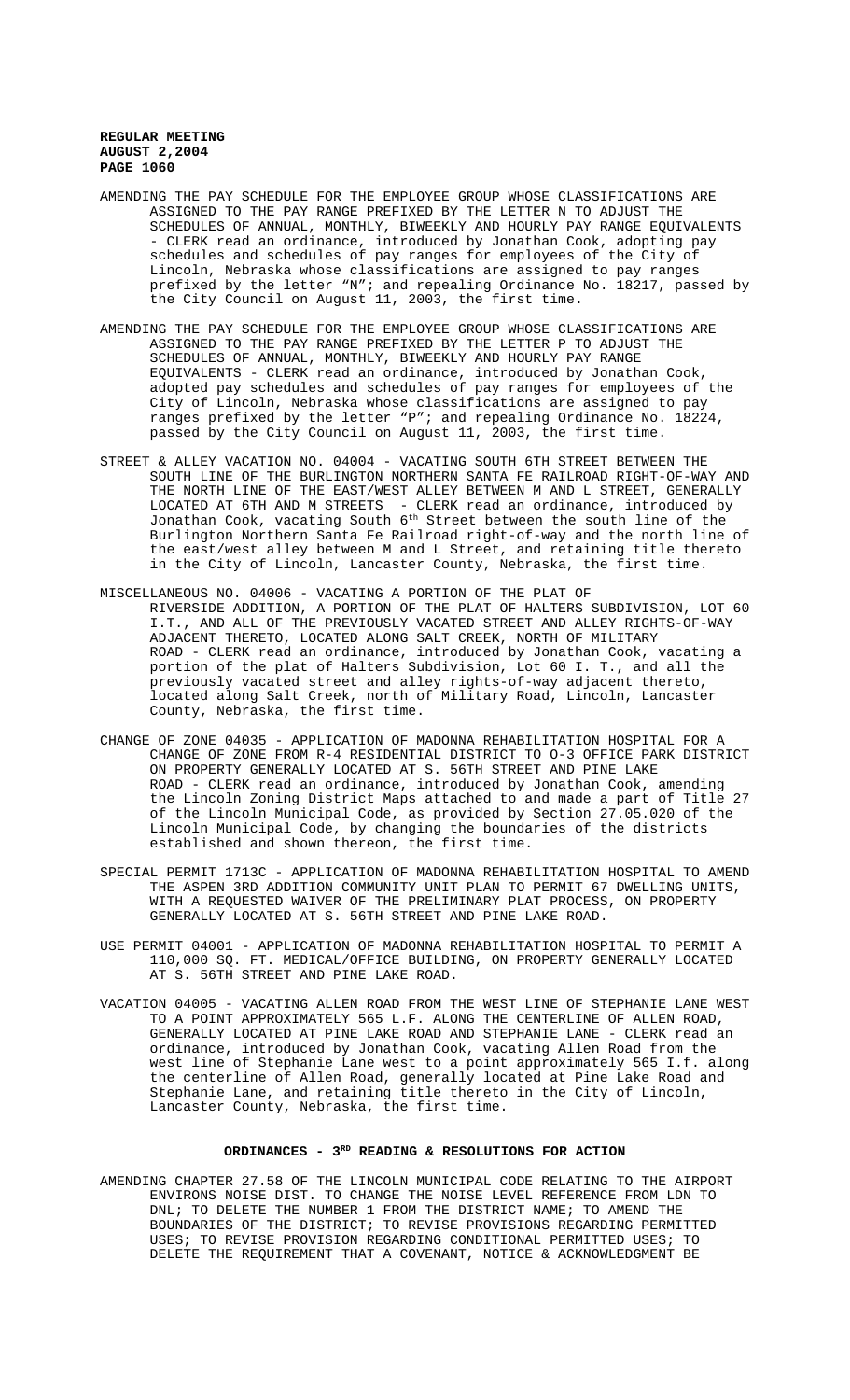GRANTED & INSTEAD TO REQUIRE THE GRANT OF AN AVIATION & NOISE EASEMENT; & TO ADD REFERENCE TO THE AVIATION & NOISE EASEMENT - CLERK read an ordinance, introduced by Patte Newman, amending Chapter 27.58 of the Lincoln Municipal Code relating to the Airport Environs Noise Dist. to change the noise level reference from Ldn to DNL; to delete the number 1 from the district name; to amend the boundaries of the district; to revise provisions regarding permitted uses; to revise provision regarding conditional permitted uses; to delete the requirement that a Covenant, Notice & Acknowledgment be granted & instead to require the grant of an aviation & noise easement; & to add reference to the

aviation & noise easement, the third time.<br>NEWMAN Moved to pass the ordinance as read. Moved to pass the ordinance as read. Seconded by Friendt & carried by the following vote: AYES: Camp, Cook, Friendt, McRoy, Newman, Svoboda, Werner; NAYS: None. The ordinance, being numbered **#18408**, is recorded in Ordinance Book #25.

COMP. PLAN AMENDMENT 04002 - ADOPTING THE LINCOLN AIRPORT F.A.R. PART 150 NOISE COMPATIBILITY STUDY AS AN APPROVED SUBAREA PLAN OF THE LINCOLN/LANCASTER COUNTY COMPREHENSIVE PLAN & TO AMEND THE LAND USE PLAN ACCORDINGLY FOR THE AREA GENERALLY LOCATED BETWEEN SW 40TH ST. & S. CODDINGTON AVE., FROM W. SOUTH ST. TO ½ MILE NORTH OF W. A ST. - PRIOR to reading:

CAMP Moved to Amend No. 1 on Bill No. 04R-172. Seconded by Friendt & carried by the following vote: AYES: Camp,

Cook, Friendt, McRoy, Newman, Svoboda, Werner; NAYS: None. CLERK Read an ordinance, introduced by Patte Newman, who moved it's

adoption:<br><u>A-82896</u> WHE WHEREAS, the Planning Director on behalf of the Lincoln Airport

Authority has made application to amend the 2025 Lincoln-Lancaster County Comprehensive Plan to adopt the Lincoln Airport Federal Aviation Regulation (F.A.R.) Part 150 Noise Compatibility Study as an approved subarea plan; to amend language in the Mobility and Transportation section; and to amend the Land Use Plan and Future Service Limit to designate land within the subarea as proposed in the subarea plan, on property generally located between N.W. 70th Street and N. 1st/12th Street from W. Claire Avenue to Waverly Road.

WHEREAS, the Lincoln City - Lancaster County Planning Commission has recommended approval of said proposed amendment.

NOW, THEREFORE, BE IT RESOLVED by the City Council of the City of Lincoln, Nebraska that the Lincoln Airport Federal Aviation Regulation (F.A.R.) Part 150 Noise Compatibility Study, on file in the office of the Planning Director and incorporated herein by reference, is adopted as an approved subarea plan.

BE IT FURTHER RESOLVED that one printed copy of the "Lincoln Airport Federal Aviation Regulation (F.A.R.) Part 150 Noise Compatibility Study, shall be filed in the office of the Planning Director for use and examination by the public.

BE IT FURTHER RESOLVED by the City Council of the City of Lincoln, Nebraska that the 2025 Lincoln-Lancaster County Comprehensive Plan be and the same is hereby amended in the following manner:

1. Amend the Lincoln-Lancaster County Land Use Plan and the Lincoln Area Detail on pages F23 and F25, respectively, to designate changes in land use and to the City's future service limit as shown on the map, attached hereto as Exhibit "A", and change other maps in the Comprehensive Plan accordingly.

2. Amend the language on page F123 to reflect the following amendments:

The City of Lincoln's Airport Environs Noise District and Airport Zoning Regulations have been established to ensure the balance between the airport operations and the surrounding land uses. The regulations govern uses and structural characteristics compatible with the airport's operations and minimize negative impacts on surrounding residents. The <del>previous</del> Airport noise exposure and land use study on the compatibility of airport noise and land uses was completed in Februar 1980 September, 2003. An update of tThis program will allows measures to be undertaken to provide an improved noise compatibility program to reduce noise and non-compatible land uses. The Lincoln Airport Authority will has assessed the existing and future noise impacts, noise contours for the Airport environment in a Part 150 Airport Noise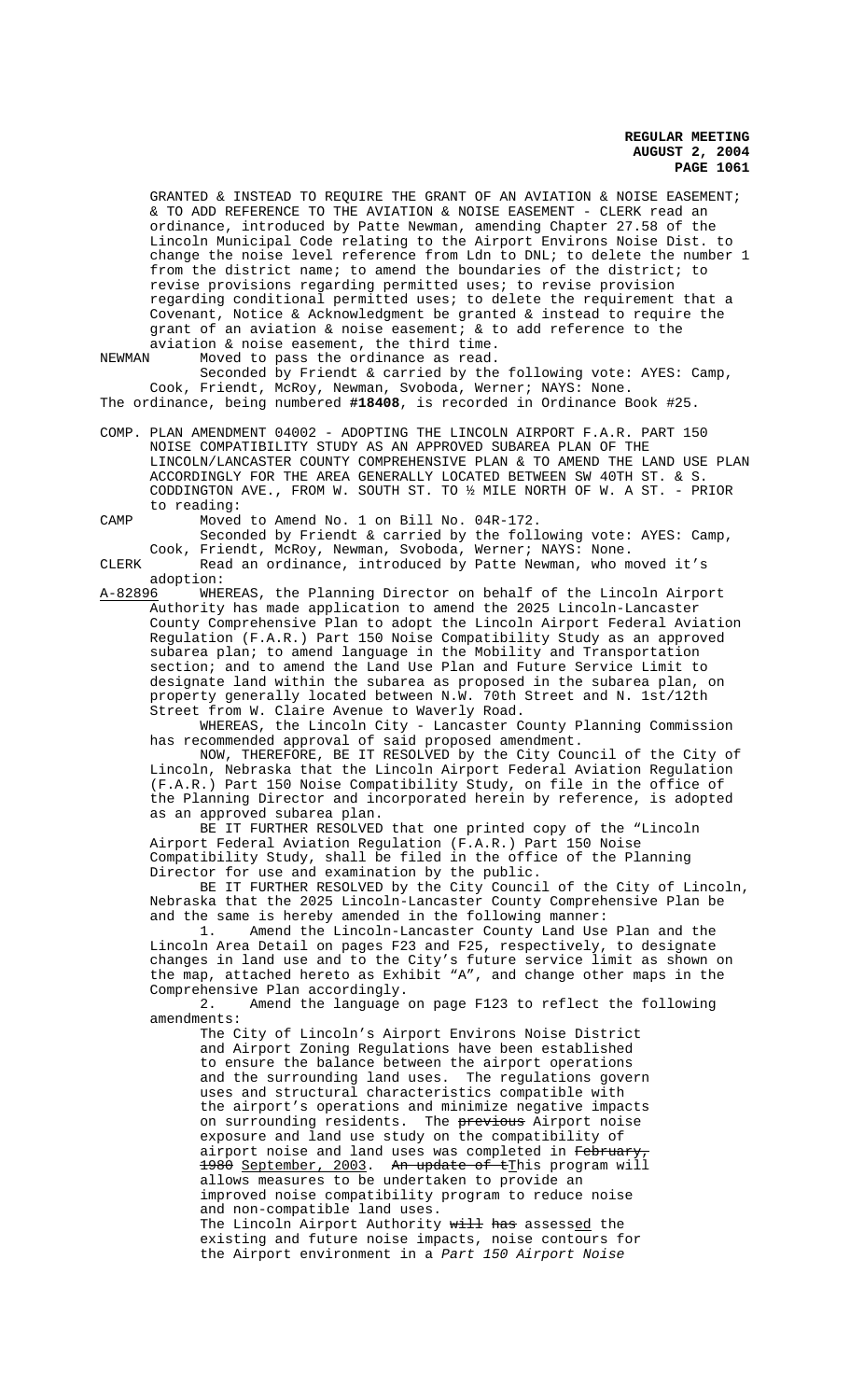> Compatible Planning Study. The Comprehensive Plan will use information from the Part 150 Study to guide land use planning throughout the airport environs. The Airport Authority should begin the Part 150 Study within one year from the adoption of this Comprehensive Plan, and the material results should be processed as amendments to the Comprehensive Plan and City and County Land Use ordinances. These results could effect the development patterns in southwest and northwest Lincoln and other parts of the County. 3. Amend the language on page F123 to reflect the following

amendments to strategies: **Strategies: Assess the Existing and Future Noise**

**Impacts**

• Assess the existing and future noise impacts; noise contours for the Airport environment in a "Part 150 Airport Noise Compatible Planning Study." The Lincoln Airport F.A.R. Part 150 Noise Compatibility Study, completed in 2003 is an approved Subarea Plan of the Comprehensive Plan. Recommendations of the Study should be implemented over time.<br>4. Amend the Plan on page F12

Amend the Plan on page F123 to include the map titled "Lincoln Municipal Airport Environs and Noise Contours" as shown in Exhibit B on the following page; and

5. Amend the list of approved subarea plans on page F156 to include the "Lincoln Airport F.A.R. Part 150 Noise Compatibility Study, 2003" as an adopted subarea plan. (The Part 150 Study involves the preparation of two official documents: the Noise Exposure Maps (NEM) and the Noise Compatibility Program (NCP)).

BE IT FURTHER RESOLVED that any other references in said plan which may be affected by the above-specified amendments be, and they hereby are amended to conform with such specific amendments.

Introduced by Patte Newman Seconded by Friendt & carried by the following vote: AYES: Camp, Cook, Friendt, McRoy, Newman, Svoboda, Werner; NAYS: None.

APPROVING AN INTERLOCAL AGREEMENT BETWEEN THE CITY & THE AIRPORT AUTHORITY REGARDING CITY'S & AIRPORT AUTHORITY'S RESPONSIBILITIES IN IMPLEMENTING THE AIRPORT ENVIRONS NOISE DISTRICT REQUIREMENT THAT AS A CONDITION OF SUBDIVISION, ZONING CODE, COMMUNITY UNIT PLAN, SPECIAL PERMIT, OR USE PERMIT APPROVAL THAT THE APPLICANT GRANT AN AVIATION EASEMENT PROTECTING THE AIRPORT AUTHORITY FROM CLAIMS OF DAMAGES FROM AIRPORT NOISE & OVERFLIGHT IMPACT - CLERK read the following resolution, introduced by

Patte Newman, who moved its adoption:<br>A-82897 BE IT RESOLVED by the City Coun BE IT RESOLVED by the City Council of the City of Lincoln, Nebraska:

That the Interlocal Agreement between the City of Lincoln and the Airport Authority regarding responsibilities in implementing the Airport Environs Noise District requirement that as a condition of subdivision, zoning code, community unit plan, special permit, or use permit approval that the applicant grant an avigation easement protecting the Airport Authority from claims of damages from airport noise and overflight impact, a copy of which is attached hereto marked as Attachment "A" and made a part hereof by reference, is hereby approved and the Mayor is authorized to execute said Interlocal Agreement on behalf of the City.

The City Clerk is directed to forward four fully executed originals of said Interlocal Agreement to Michael R. Johnson, Johnson Law Office, 6101 South 58th Street, Suite D, Lincoln, NE 68516-3652, for transmittal to the Airport Authority.

Introduced by Patte Newman Seconded by Svoboda & carried by the following vote: AYES: Camp, Cook, Friendt, McRoy, Newman, Svoboda, Werner; NAYS: None.

APPROVING THE FINANCING OF A LEASE-PURCHASE AGREEMENT BETWEEN THE CITY & UNION BANK & TRUST COMPANY IN AN AMOUNT NOT TO EXCEED \$2,500,000 FOR THE ACQUISITION BY THE CITY OF FIRE FIGHTING & PUBLIC SAFETY EMERGENCY EQUIPMENT - CLERK read an ordinance, introduced by Patte Newman, approving the financing of a Lease-Purchase Agreement between the City & Union Bank & Trust Company in an amount not to exceed \$2,500,000 for the acquisition by the City of fire fighting & public safety emergency equipment, the third time.<br>NEWMAN Moved to pass the or

Moved to pass the ordinance as read.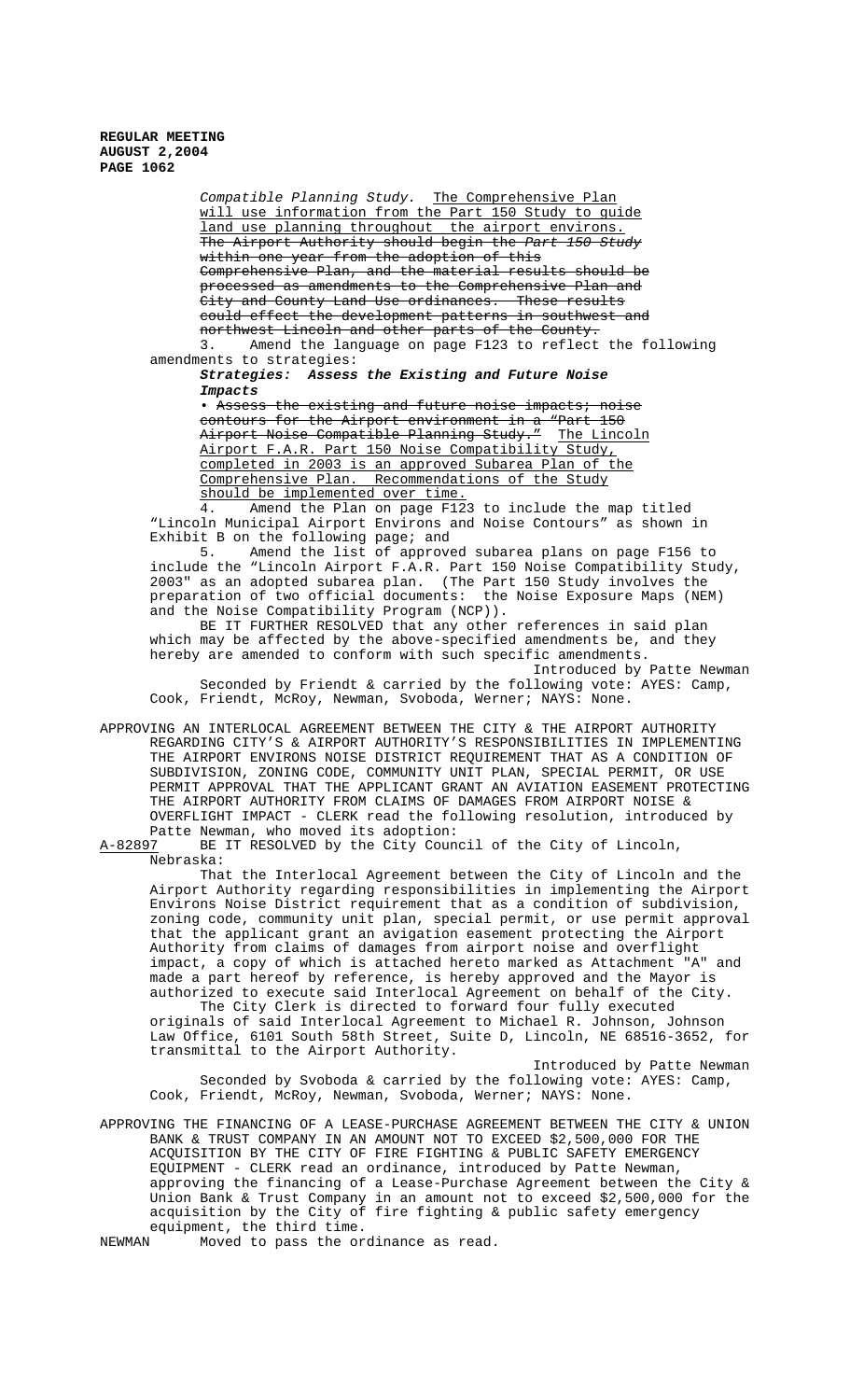Seconded by Friendt & carried by the following vote: AYES: Cook, Friendt, McRoy, Newman, Svoboda, Werner; NAYS: Camp. The ordinance, being numbered **#18409**, is recorded in Ordinance Book #25.

CHANGE OF ZONE 04041 - APPLICATION OF B&J PARTNERSHIP FOR A CHANGE FROM P PUBLIC USE DISTRICT TO I-1 INDUSTRIAL DISTRICT ON APPROXIMATELY 24.62 ACRES OF PROPERTY GENERALLY LOCATED AT SOUTH 9TH ST. & CALVERT ST. -CLERK read an ordinance, introduced by Patte Newman, Change of Zone 04041 - Application of B&J Partnership for a change from P Public Use District to I-1 Industrial District on approximately 24.62 acres of property generally located at South 9th St. & Calvert St., the third time.<br>NEWMAN

Moved to pass the ordinance as read.

Seconded by Svoboda & carried by the following vote: AYES: Camp, Cook, Friendt, McRoy, Newman, Svoboda, Werner; NAYS: None. The ordinance, being numbered **#18410**, is recorded in Ordinance Book #25.

APPROVING A LEASE AGREEMENT BETWEEN THE CITY & THE AIRPORT AUTHORITY FOR STORAGE SPACE AT BUILDINGS NO. 2690 & 2699 IN LINCOLN AIR PARK WEST FOR A TERM BEGINNING SEPT. 1, 2004 THROUGH AUG. 31, 2005 - CLERK read an ordinance, introduced by Patte Newman, approving a Lease Agreement between the City & the Airport Authority for storage space at Buildings No. 2690 & 2699 in Lincoln Air Park West for a term beginning Sept. 1, 2004 through Aug. 31, 2005, the third time.

NEWMAN Moved to pass the ordinance as read.

Seconded by Friendt & carried by the following vote: AYES: Camp, Cook, Friendt, McRoy, Newman, Svoboda, Werner; NAYS: None. The ordinance, being numbered **#18411**, is recorded in Ordinance Book #25.

## **RECONSIDERATION DUE TO SUFFICIENT PETITION SIGNATURES**

CREATING A NEW CHAPTER 8.50 OF THE LINCOLN MUNICIPAL CODE ESTABLISHING SMOKING REGULATIONS AND REPEALING CHAPTER 8.48 OF THE LINCOLN MUNICIPAL CODE, THE SMOKEFREE AIR ACT. (COUNCIL MUST REPEAL THIS ORDINANCE IN ITS ENTIRETY OR PLACE ON THE BALLOT FOR VOTE OF THE CITIZENS OF LINCOLN; COUNCIL MUST ALSO SELECT A DATE FOR A SPECIAL ELECTION OR A GENERAL CITY ELECTION).<br>SVOBODA Move

Moved motion to not repeal ordinance and to place on  $11/2/04$ ballot.

Seconded by Cook & carried by the following vote: AYES: Camp, Cook, Friendt, McRoy, Newman, Svoboda, Werner; NAYS: None.